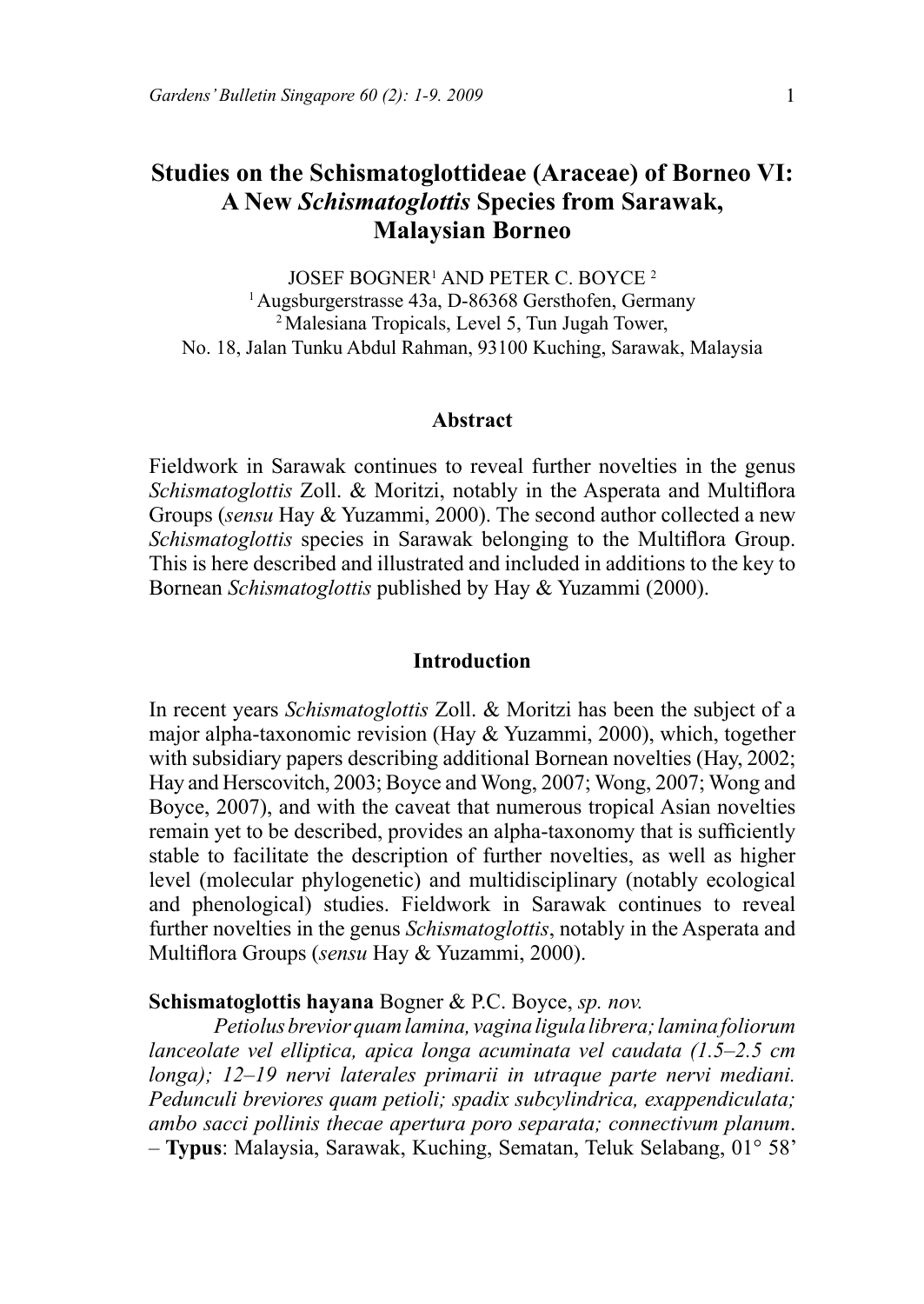40.09"; 109° 38' 56.00", 6 Oct. 2004, *P.C.Boyce, Jeland ak Kisai, Jipom ak Tisai & Mael ak Late AR 703* (holo, SAR; iso, SING). From the same collection: *Bogner 2906* (para, M). **Figs. 1–3.**

Medium **herbs** to ca 25 cm tall. **Stem** pleionanthic, erect, condensed, short 2-3 cm long, up to 3 cm in diam., upper part densely covered with several glabrous leaves. **Leaves** to ca 8 together; petiole terete (slightly flattened on upper side at the base) (8)10-12 cm long and 0.3-0.5 cm in diam., green, tinged slightly reddish at base; sheathing only at the extreme base for 0.7- 1.0 cm, the sheath extended into a free ligular portion, to (5) 7-9 cm long, this long-triangular, membranaceous when fresh, very soon becoming dry and dark brown; laminae lanceolate to elliptic, 18-23 cm long x (4)5 -7 cm wide, dark green adaxially, lighter green abaxially, base cuneate, apex long acuminate to caudate with a 1.5-2 (2.5) cm long tip; venation parallel-pinnate, midrib strong and very prominent abaxially, slightly raised adaxially, primary lateral veins 12-19 on each side of the midrib, these prominent abaxially, sunken adaxially; secondary and tertiary veins thinner, all veins merging into a prominent marginal vein ca 1mm in from the and a further, more obscure, marginal vein between the thicker one and the margin, abaxially this thicker vein often light brownish. Cataphylls 5-7 cm long, membranaceous, becoming dry and brown soon. **Inflorescences** 1-5 together in a synflorescence, the spathe bent and held sub-horizontal (apex of peduncle and base of spadix bent); the whole synflorescence subtended by a long-triangular longitudinally two-keeled prophyll 5-7 cm long and each subsequent inflorescence subtended by a long-triangular cataphyll 5-7 cm long, these membranaceous when fresh, soon becoming dry and brown; peduncle shorter than petiole, 6-8(9) cm long, ca 4 mm cm in diam., terete, green, reddish at base. **Spathe** 8-9 cm long, lower spathe obliquely inserted on the peduncle, glossy med-green with irregular, slightly raised longitudinal areas, 3-3.5 cm long x 2.3-1.4 cm diam., differentiated from the limb by a moderately pronounced constriction level with the top of the spadix interstice; limb 4-4.5 cm long, at first green, turning greenish white at anthesis, oblong-lanceolate, inflating and then caducous, but occasionally persisting in a decaying state until after the onset of male anthesis; apex acuminate with a 0.8-1 cm long tubular mucro. **Spadix** sub-cylindric, fertile to apex, 6-7 cm long; female zone adnate basally on one side to the spathe for a length of ca 2 cm (2/3 to 4/5 of its length), female zone a little thinner than the male zone, slightly obconic, 2.5-2.8 cm long, at adnation 0.8-0.9 cm in diam., apically 0.6-0.7 cm long in diam., at the base of female flowers adjacent to the adnation sometimes a few pistillodes, these longer and slightly more robust than, but otherwise resembling, the gynoecia;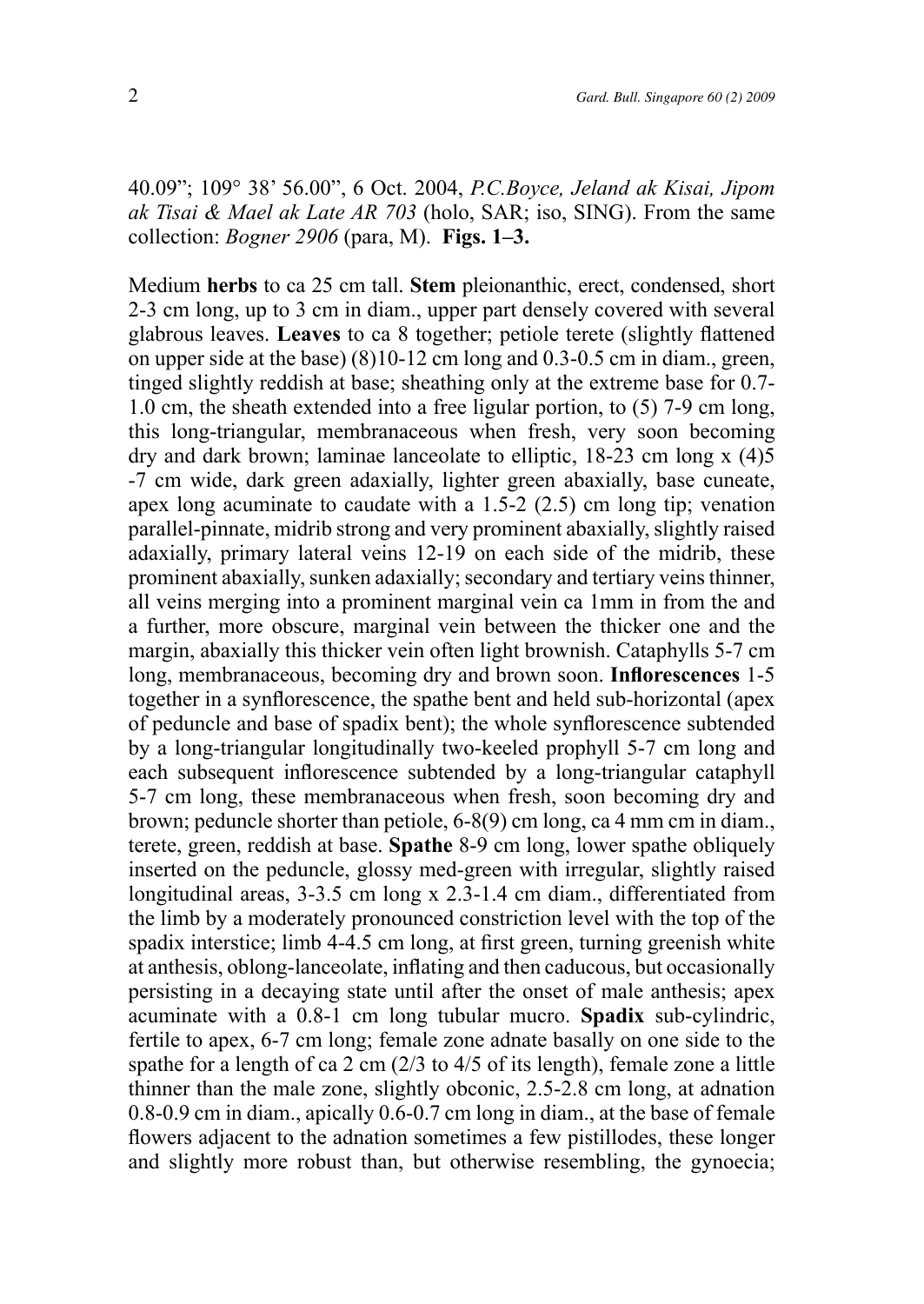

**Plate 1.** *Schismatoglottis hayana* Bogner & P.C. Boyce: A. Mature plants at the type locality on shale rocks; B. Plant in cultivation with almost mature inflorescence.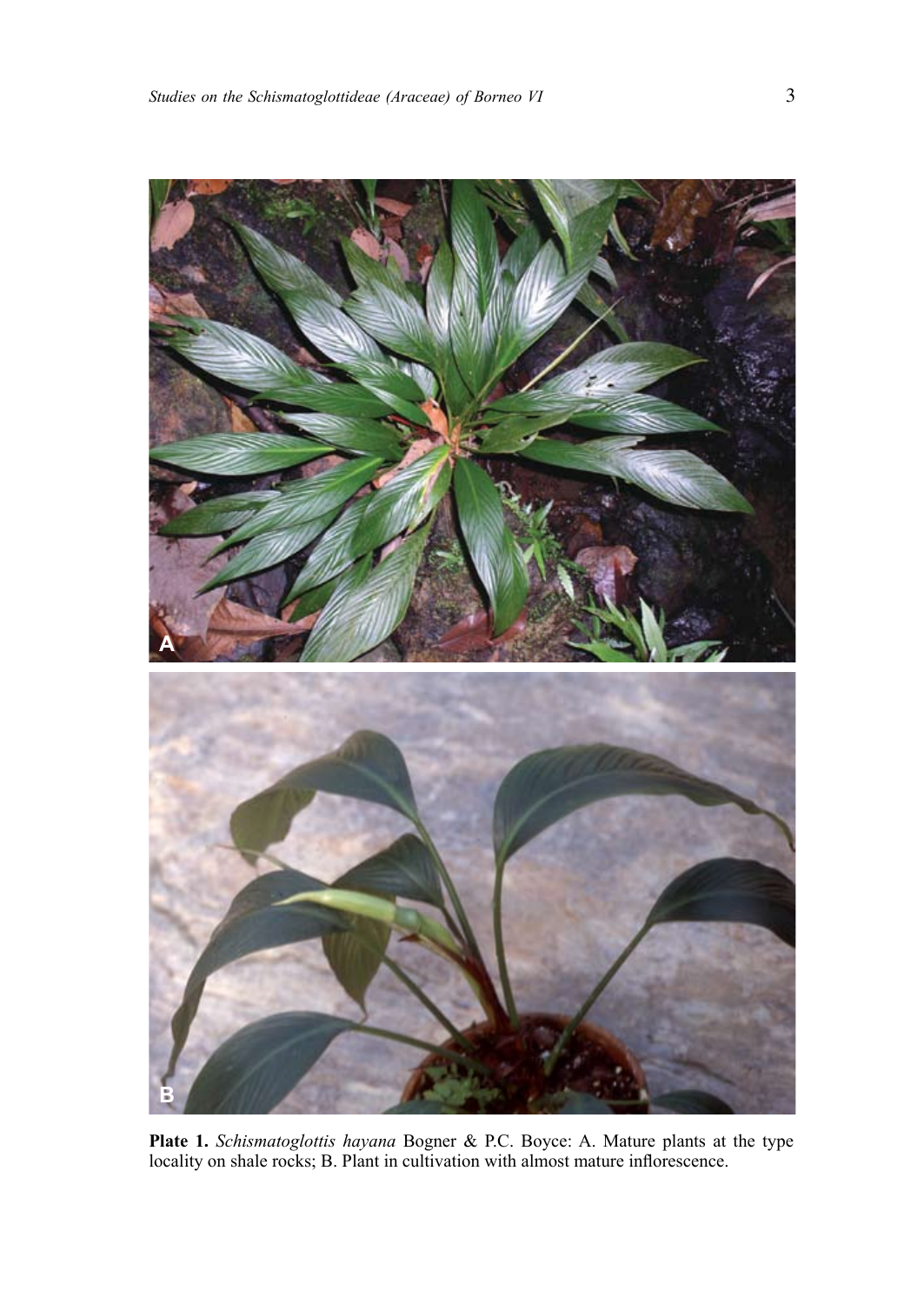

**Plate 2.** *Schismatoglottis hayana* Bogner & P.C. Boyce: A. Plant in cultivation with inflorescence at female anthesis (note the inflated spathe limb); B. Detail of the inflated and open spathe limb at female anthesis; C. Plant with inflorescences at various sequential stages. Note the near-most post-anthetic inflorescence has shed the spathe limb and spadix above the female portion.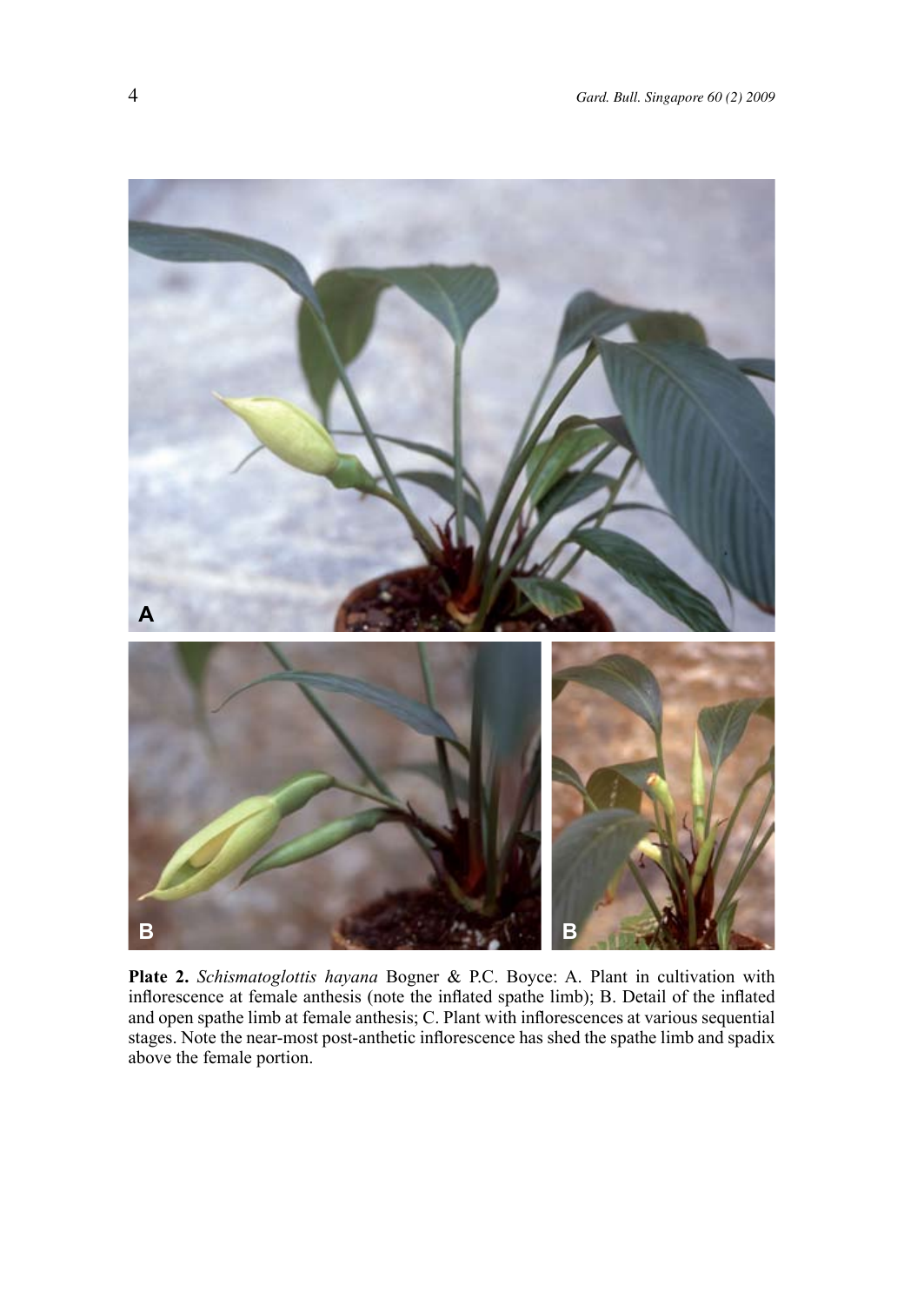

**Plate 3.** *Schismatoglottis hayana* Bogner & P.C. Boyce: A. Inflorescence at late male anthesis. Note the strings of pollen and the decaying spathe limb; B. Inflorescence just post anthesis. Spathe limb now fallen; C. Inflorescence with the persistent lower portion artificially opened to reveal the female flowers and associated basal pistillodes. *Schismatoglottis multiflora* Ridl.: D. Spadix artificially removed from spathe to show the differences between it and that of *S. hayana*. Note particularly the larger, fusiform spadix in *S. multiflora*. *Schismatoglottis hayana* Bogner & P.C. Boyce: E. pollen grain.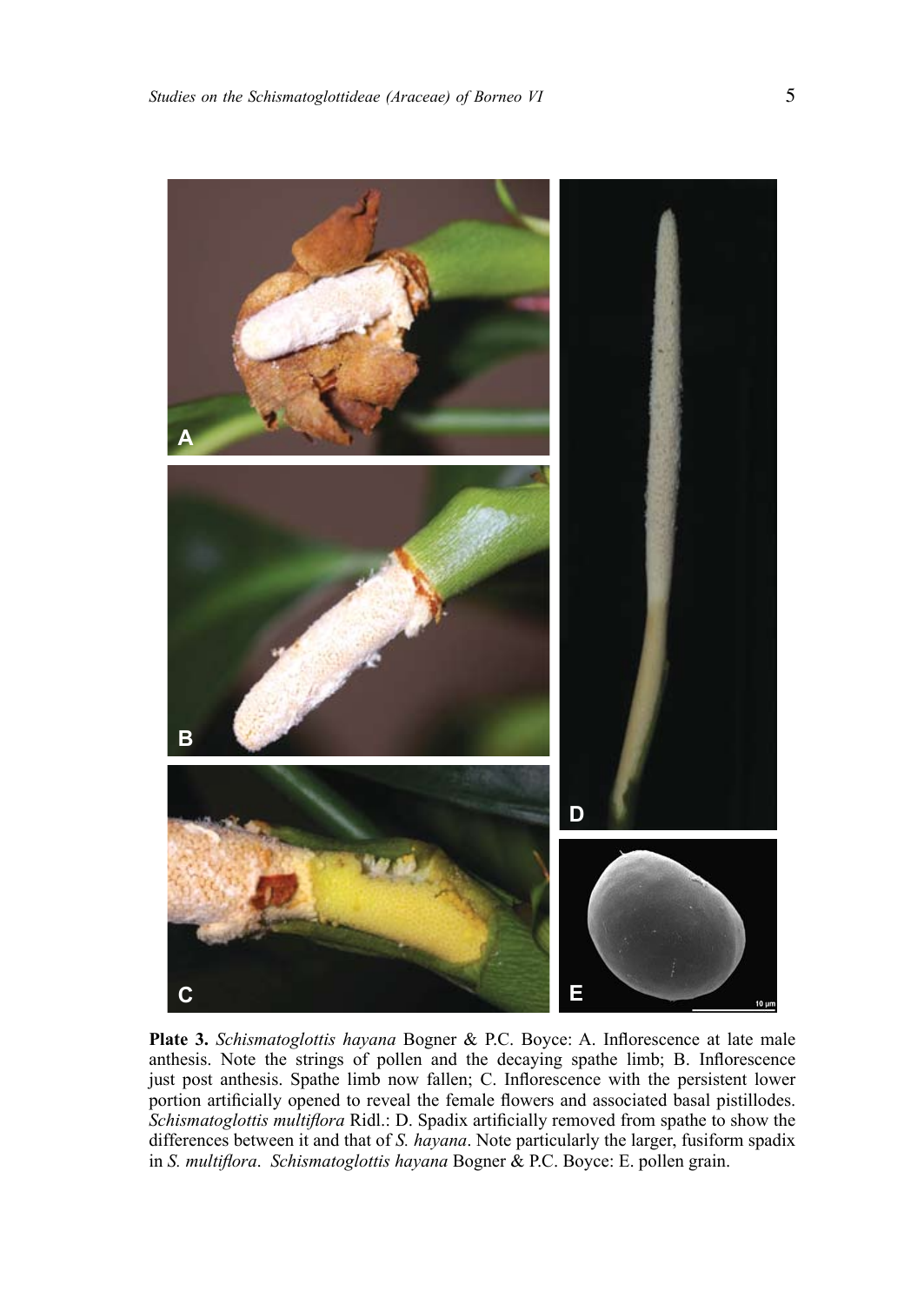between the female and male zone a ring of rings 0.6-0.7 cm long and 0.6- 0.7 cm in diam., with 6-7 rows of staminodes; male part cylindric, fertile to the tip, 3.5-4 cm long x 0.9 cm in diam., blunt. **Female flowers** densely arranged; gynoecium sub-cylindric, 1.1-1.3 cm long; ovary 1-1.2 mm long and 0.5-0.7 mm in diam. (in the middle), whitish, placentation parietal, ovules many and anatropous; stigma sessile, disk-like, 0.4-0.5 in diam., yellow, later becoming brownish; staminodes ca 1.2 mm tall, truncate, yellowish, irregularly rectangular in view from above, ca 0.8 mm long and ca 0.4 mm wide; stamens free, truncate, cream, 1.2-1.3 mm tall and ca. 0.5 mm in diam. at lower part, apically somewhat broader, irregularly rectangular in view from above, ca 0.8 mm long and ca 0.4 mm wide, each pollen sac opens with an own pore (2 pores for each theca), therefore, 4 pores on each stamen, connective flat. Pollen grains inaperturate, ellipsoid to sub-reniform (one side more or less straight 17-19 μm long and ca 13 μm wide, exine psilate (smooth). **Fruits** unknown.

*Ecology*: Rheophytic on shale stream banks in lowland evermoist riverine forest, ca 40 m asl.

*Etymology*: *Schismatoglottis hayana* is named after Dr Alistair Hay, formerly of the Royal Botanic Gardens, Sydney, who among his prolific publications on Asian aroids co-authored with Yuzammi (BO) forming the current standard revision of the genus *Schismatoglottis* of Malesia.

*Distribution*: Sarawak, only known from the type locality.

*Notes*: *Schismatoglottis hayana* belongs to the **Multiflora** Group (sensu Hay & Yuzammi, 2000) by reason of the free-ligular leaf sheath, pleionanthic shoots and the inflorescence held sub-horizontal by the bent peduncle, and caducous spathe limb. The lack of a spadix appendix (i.e., the spadix fertile to the tip) is shared within the group with *S. bauensis* A.Hay, *S. erecta* M.Hotta, *S. multiflora* Ridl., *S. roseospatha* Bogner and *S. schottii* Bogner & Nicolson, while thecae each dehiscing via two pores occurs in *S. nicolsonii* A.Hay and *S. mayoana* Bogner & M.Hotta.

Vegetatively *S. hayana* most closely resembles *S. multiflora* (West Sarawak & NW Kalimantan: obligately rheophytic on a variety of geologies), *S. bauensis* (West Sarawak & NW Kalimantan: lithophytic/chasmophytic on limestones), and an as yet undescribed putative sister species to *S. bauensis* from SW Sarawak (Wong and Boyce, 2008). *Schismatoglottis hayana* shares with these species slightly glossy leaves with primary lateral veins adaxially prominently impressed, a white spathe limb and a spadix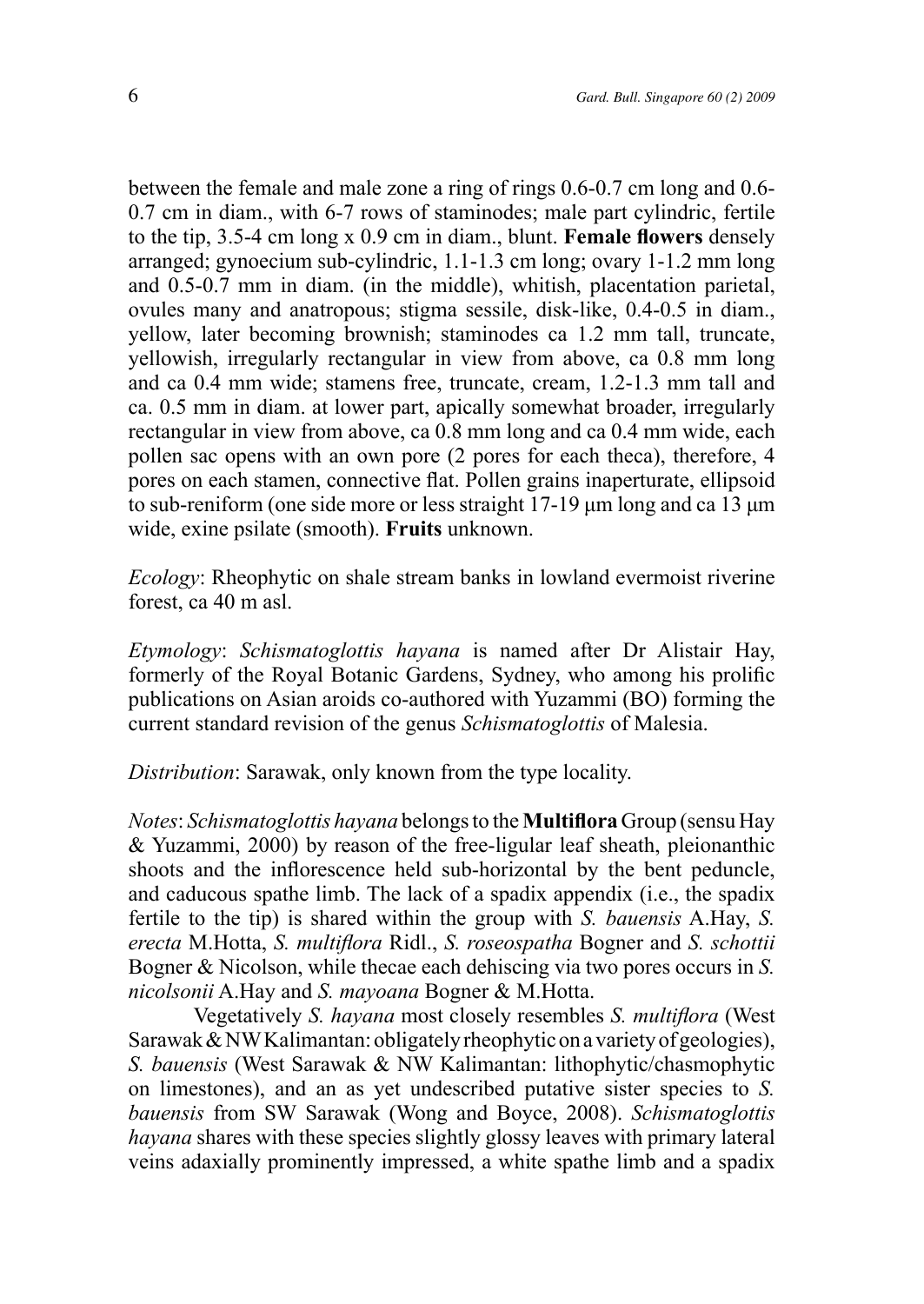interstice with conspicuous staminodes.

*Schismatoglottis hayana* is readily distinguished from both *S. bauensis* and *S. multiflora* by the thecae, each with two pores. *Schismatoglottis hayana* is further distinctive from *S. bauensis* by the preference of shale (vs. limestone) and rheophytic (vs. lithophytic/chasmophytic) ecology, while *S. hayana* differs additionally from *S. multiflora* by the inflated (vs. only loosened/unfurled) spathe limb, the proportionately shorter, thicker cylindrical spadix and the larger pistillodes situated at the base of the female flowers.

Thecae each with two pores also occur in *S. nicolsonii* and *S. mayoana* (both in West Sarawak) but these differ from *S. hayana* by the presence of a sterile appendix and in having leaves adaxially matte (vs. glossy in *S. hayana*). *Schismatoglottis nicolsonii* and *S. mayoana* are lithophytic on sandstones.

*Schismatoglottis hayana* is immediately distinguished from *S. erecta* and *S. schottii* by the condensed stems with larger plants producing few to several offshoots at the base (vs. internodes elongated and stems loosely erect and little or not offsetting basally: *S. erecta* and *S. schottii*), flat connective (vs. raised: *S. schottii*; grooved: *S. erecta*) and cylindrical (vs. clavate) spadix*.* 

*Schismatoglottis roseospatha* is distinguishable by the slightly raised connective and much narrower and much glossier leaves in which the primary lateral veins are flush with the adaxial surface (conspicuously sunken in *S*. *hayana*). To date, *S. roseospatha* has been found only in the Rejang valley.

Almost all species in the **Multiflora** Group so far observed (including *S. hayana*) have the spathe inflating at male anthesis. However, *S. multiflora* is unusual in the **Multiflora** Group in having a spathe that only loosens at anthesis. Research on *S. multiflora* at the type locality by the second author, co-workers and students, has revealed while vegetatively similar in appearance to *S. hayana*, several unique floristic characteristics suggest that *S. multiflora* maybe somewhat isolated in the **Multiflora** Group (Li et al, in prep).

*Schismatoglottis hayana* can be fitted into the key to Bornean *Schismatoglottis* (Hay & Yuzammi 2000) as follows: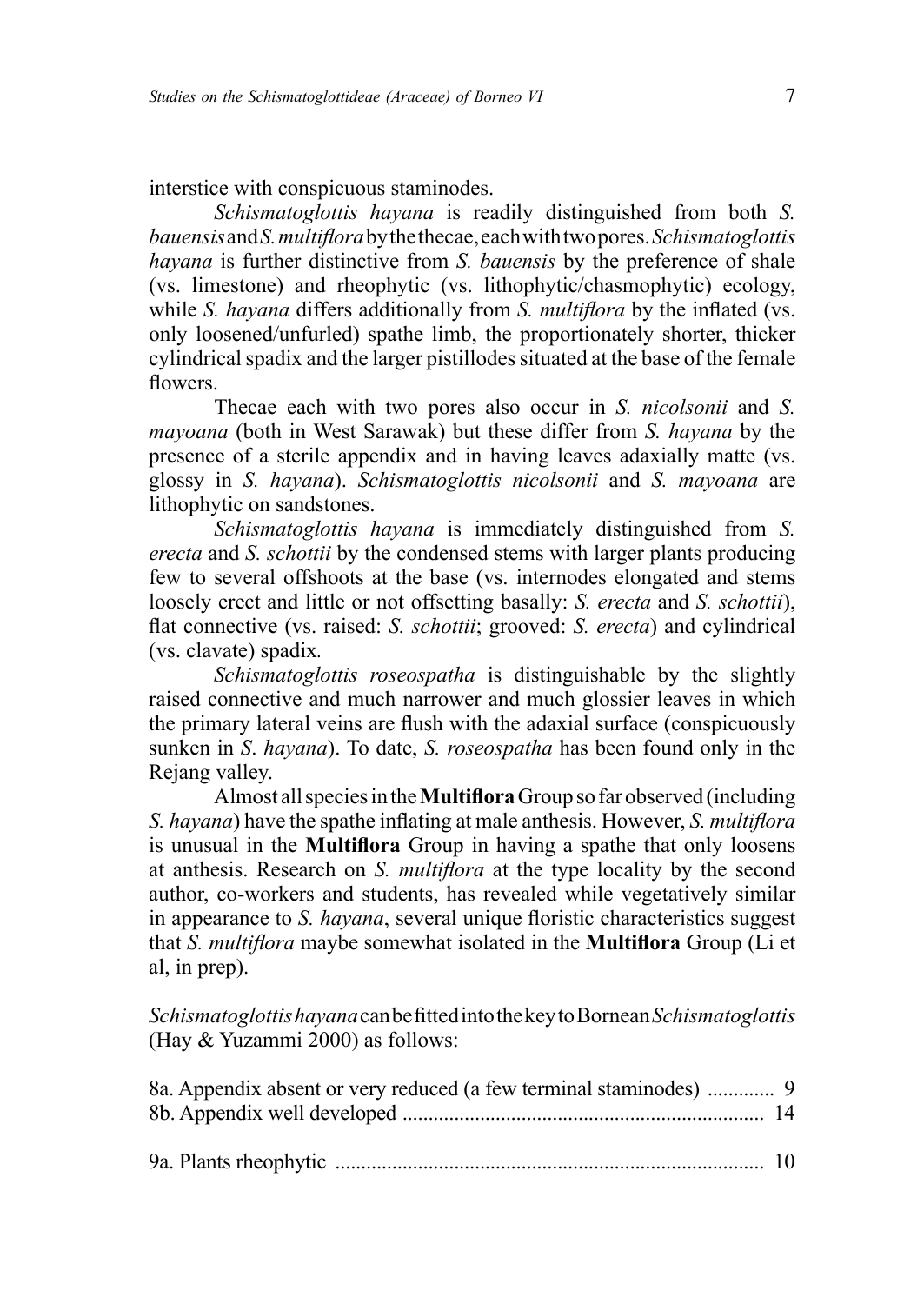| 10b. Spathe unrolling slightly at anthesis but not inflated; Sarawak & W                                                                                                                                                                                                         |
|----------------------------------------------------------------------------------------------------------------------------------------------------------------------------------------------------------------------------------------------------------------------------------|
| 11a. Spadix ca. 4.5 cm long; leaves abaxially very glossy; Rejang Valley                                                                                                                                                                                                         |
| 11b. Spadix ca. 6-7 cm long; leaves abaxially slightly glossy; Sematan                                                                                                                                                                                                           |
| 12a. Male zone sub-cylindric; pollen sacs opening through a common pore in<br>each theca; lithophytic on limestone; Bau, Sarawak  34. S. bauensis<br>12b. Male zone clavate to ellipsoid; pollen sacs opening through paired pores<br>$(13a \text{ in key} = 14a, \text{ etc.})$ |

# **Acknowledgements**

The collaboration and support of the Sarawak Forestry Department, the Sarawak Biodiversity Centre, in particular former Acting Director Datin Eileen Yen Ee Lee and the Forest Research Centre (Kuching), notably L.C.J. Julaihi and Lucy Chong is gratefully acknowledged. Thanks are due to Datuk Amar (Dr) Leonard Linggi Tun Jugah, Graeme Brown & Dr Timothy Hatch of Malesiana Tropicals Sdn Bhd for their continued support and funding of fieldwork in Sarawak. We thank very much Professor Michael Hesse, Wien, Austria, for the SEM micrographs of the pollen grains & Dr H. Roessler, München for translation of the Latin diagnosis.

# **Photograph credits**

- Plate 1A & Plate 3D © Malesiana Tropicals Sdn Bhd
- Plate 2A–C © Dr Josef Bogner
- Plate 3A–C © Dr. Günter Gerlach, Botanischer Garten München-Nymphenburg
- Plate 3E © Prof. Michael Hesse, Dept. of Palynology and Structural Botany, Institute of Botany, University Vienna, Austria